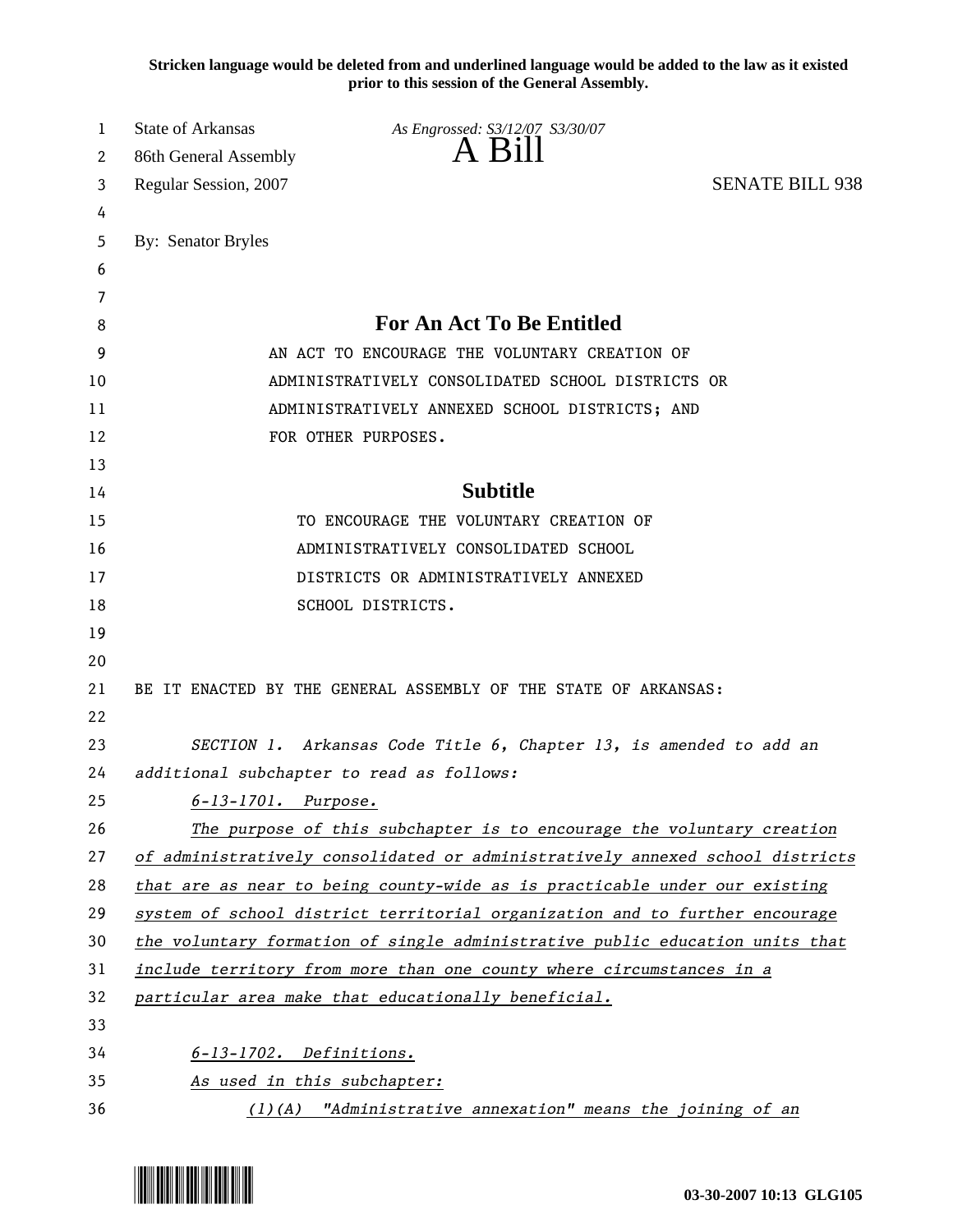**As Engrossed: S3/12/07 S3/30/07 SB938** 

| 1  | affected school district or a part of the school district with a receiving    |
|----|-------------------------------------------------------------------------------|
| 2  | school district.                                                              |
| 3  | (B) "Administrative annexation" does not include the                          |
| 4  | closing of school facilities;                                                 |
| 5  | (2) "Administrative consolidation" means the joining of two (2)               |
| 6  | or more school districts to create a single school district with one (1)      |
| 7  | administrative unit and one (1) board of directors that is not required to    |
| 8  | close school facilities;                                                      |
| 9  | (3) "Affected school district" means a school district that                   |
| 10 | loses territory or students, or both, as a result of an administrative        |
| 11 | consolidation or an administrative annexation;                                |
| 12 | "Receiving school district" means a school district or<br>(4)                 |
| 13 | districts that receive territory or students, or both, from an affected       |
| 14 | school district as a result of an administrative consolidation or an          |
| 15 | administrative annexation;                                                    |
| 16 | "Resulting school district" means the new school district<br>(5)              |
| 17 | created from an affected district or districts as a result of an              |
| 18 | administrative consolidation or an administrative annexation; and             |
| 19 | (6) "State board" means the State Board of Education.                         |
| 20 |                                                                               |
| 21 | 6-13-1703. Voluntary administrative consolidation or voluntary                |
| 22 | administrative annexation.                                                    |
| 23 | $(a)(1)$ Any school district may agree to a voluntary administrative          |
| 24 | consolidation or a voluntary administrative annexation with another school    |
| 25 | district or school districts under the provisions of this section.            |
| 26 | (2)(A) Any school district that agrees to a voluntary                         |
| 27 | administrative consolidation or a voluntary administrative annexation shall   |
| 28 | submit to the State Board of Education a petition that contains the terms of  |
| 29 | the voluntary administrative consolidation or voluntary administrative        |
| 30 | annexation agreement petition and any other information required by the state |
| 31 | board.                                                                        |
| 32 | If the petition is approved by the state board, the<br>(B)                    |
| 33 | affected school districts shall complete the voluntary administrative         |
| 34 | consolidation or the voluntary administrative annexation as directed by the   |
| 35 | state board.                                                                  |
| 36 | The state board shall not deny a petition for voluntary<br>(3)                |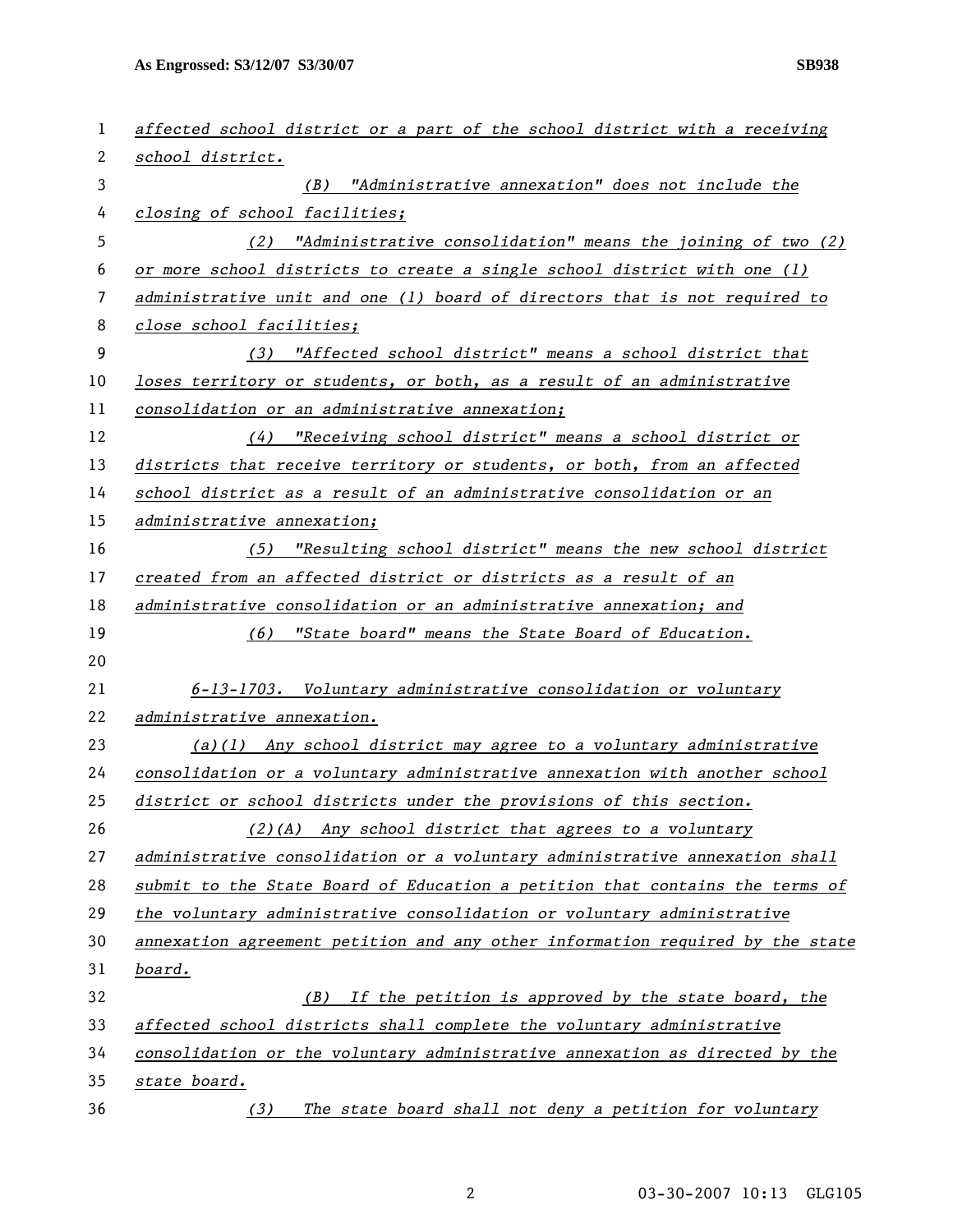**As Engrossed: S3/12/07 S3/30/07 SB938** 

| 1            | administrative consolidation or voluntary administrative annexation unless:   |
|--------------|-------------------------------------------------------------------------------|
| $\mathbf{2}$ | (A) A provision contained in the agreement for a voluntary                    |
| 3            | administrative consolidation or voluntary administrative annexation would     |
| 4            | violate state or federal law; or                                              |
| 5            | The voluntary administrative consolidation or<br>(B)                          |
| 6            | voluntary administrative annexation would not enhance the educational         |
| 7            | opportunities of students in the affected school districts.                   |
| 8            | (b) Any voluntary administrative consolidation or voluntary                   |
| 9            | administrative annexation under this section shall not create a resulting     |
| 10           | school district that adversely affects the desegregation of another school    |
| 11           | district in this state.                                                       |
| 12           | (c) The ad valorem tax rate shall be determined as set forth under $\oint$    |
| 13           | 6-13-1409 for any affected school district under this subchapter.             |
| 14           | Nothing in this subchapter shall require the closing of any school<br>(d)     |
| 15           | or school facility.                                                           |
| 16           | (e) The resulting school district shall not have more than one (1)            |
| 17           | superintendent.                                                               |
| 18           | (f) Any school district not designated as being in academic or fiscal         |
| 19           | distress for the current school year that voluntarily administrative          |
| 20           | consolidates or voluntarily annexes a school district designated by the state |
| 21           | board as being in academic or fiscal distress at the time of consolidation or |
| 22           | annexation shall not be subject to academic or fiscal distress sanctions for  |
| 23           | a period of three (3) years from the effective date of consolidation or       |
| 24           | annexation unless:                                                            |
| 25           | The school district fails to meet minimum teacher salary<br>(1)               |
| 26           | requirements; or                                                              |
| 27           | The school district fails to comply with the Standards for<br>(2)             |
| 28           | Accreditation of Arkansas Public Schools issued by the Department of          |
| 29           | Education.                                                                    |
| 30           | The state board may approve the voluntary administrative<br>(g)               |
| 31           | consolidation of noncontiguous school districts if the facilities and         |
| 32           | physical plant of each school district:                                       |
| 33           | Are within the same county; or<br>(1)                                         |
| 34           | Are not within the same county and the state board finds<br>(2)               |
| 35           | the consolidation or annexation will:<br>that                                 |
| 36           | Improve the overall educational benefit to students in<br>(A)                 |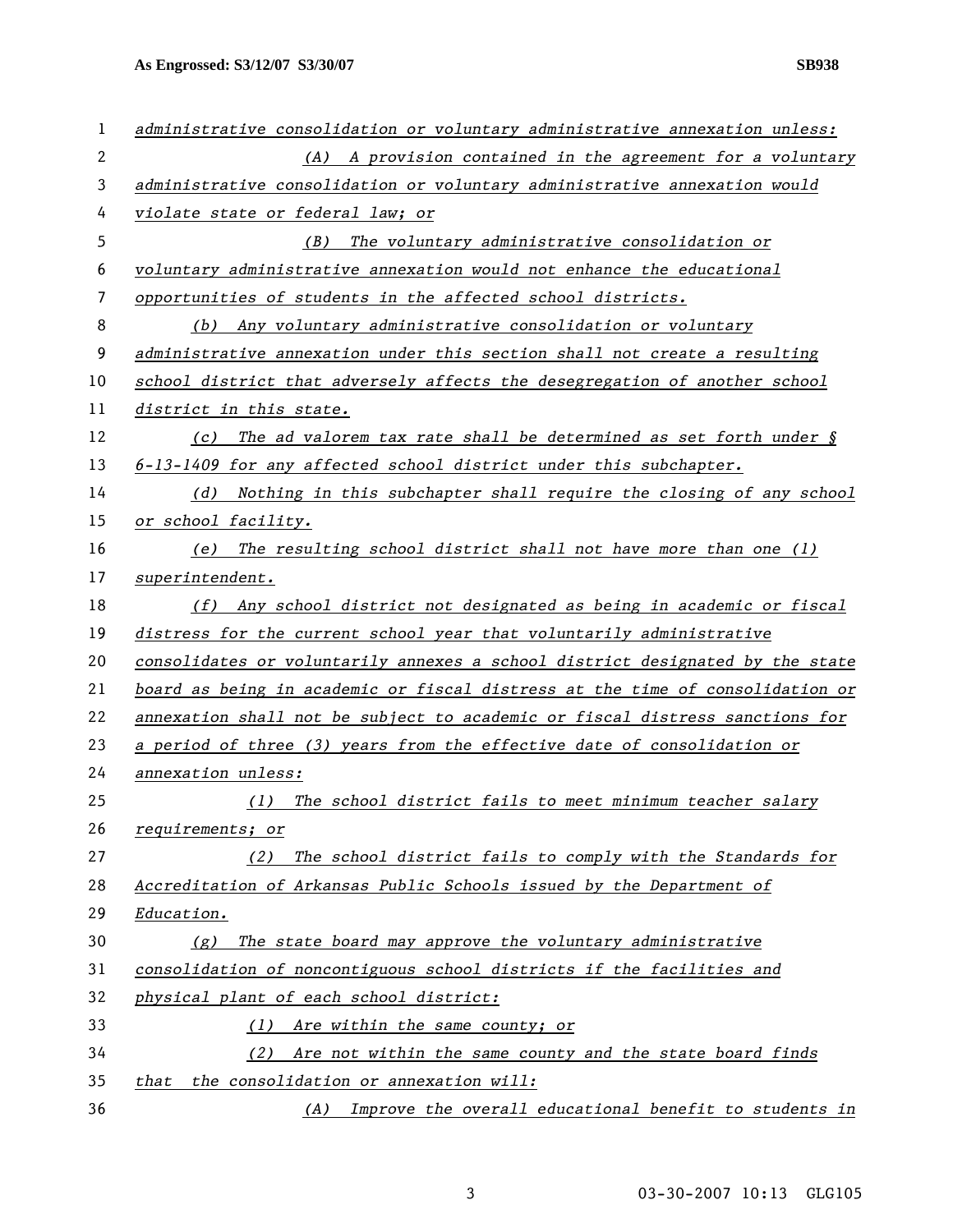## **As Engrossed: S3/12/07 S3/30/07 SB938**

| 1              | all of the affected school districts; or                                      |
|----------------|-------------------------------------------------------------------------------|
| $\overline{2}$ | (B) Provide a significant advantage in transportation                         |
| 3              | costs or service to all of the affected school districts.                     |
| 4              | Contiguous districts may agree to a voluntary administrative<br>(h)           |
| 5              | consolidation even if they are not in the same county.                        |
| 6              | The provisions of $\S$ 6-13-1406 shall govern the board of directors<br>(i)   |
| 7              | of each school district created under this subchapter.                        |
| 8              | The state board shall promulgate rules to facilitate the<br>(i)               |
| 9              | administration of this subchapter.                                            |
| 10             |                                                                               |
| 11             | $6-13-1704$ . Incentives for the resulting school district containing         |
| 12             | seventy percent (70%) or more of the total county school enrollment.          |
| 13             | $(a)(1)$ To the extent that funding is available for the incentive            |
| 14             | program established under this subsection, the state board may develop an     |
| 15             | incentive program encouraging the creation of an administrative public        |
| 16             | education unit through a voluntary administrative consolidation or a          |
| 17             | voluntary administrative annexation that results in a school district         |
| 18             | containing seventy percent (70%) or more of the total school district         |
| 19             | enrollment of all the districts in the county where the resulting school      |
| 20             | district is situated.                                                         |
| 21             | (2) To implement the incentive program established under this                 |
| 22             | subsection, the state board shall promulgate rules that:                      |
| 23             | (A) Provide the methodology for the state board's                             |
| 24             | allocation or distribution of funds that are appropriated or otherwise made   |
| 25             | available for the incentive program;                                          |
| 26             | Establish the conditions and criteria for the state<br>(B)                    |
| 27             | board's award of incentives under the incentive program; and                  |
| 28             | Identify the incentives and amounts that may be<br>(C)                        |
| 29             | awarded, including:                                                           |
| 30             | For the first year after consolidation or<br>(i)                              |
| 31             | annexation, an award of one thousand dollars $(\xi1,000)$ per student in the  |
| 32             | resulting school district up to a maximum of two and one-half million dollars |
| 33             | $($ \$2,500,000);                                                             |
| 34             | For the second year after consolidation or annexation, an<br>(ii)             |
| 35             | award of five hundred dollars (\$500) per student in the resulting school     |
| 36             | district up to a maximum of one million and seven hundred-fifty thousand      |